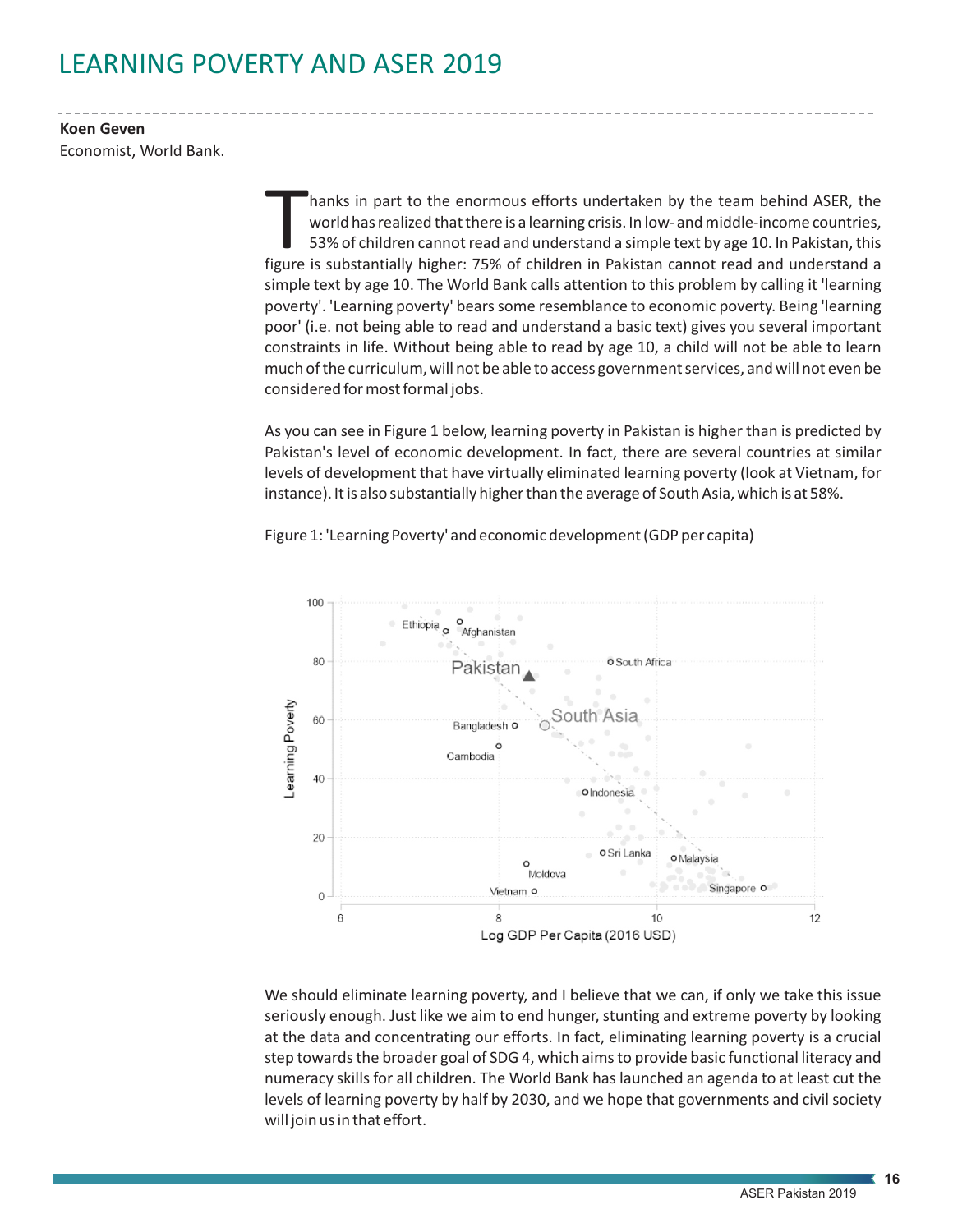I can think of at least three reasons why the 2019 data provided by ASER is invaluable towards eliminating learning poverty. First, ASER collects data on the two underlying factors of learning poverty: (a) the large out of school population, and (b) the low-quality education that children receive when they are in school. Secondly, it is the only dataset in Pakistan through which we can get a somewhat granular picture of learning poverty, considering that this covers all districts in the country. And thirdly, perhaps most importantly, the ASER team uses this data as a call to action. This is not data that is meant to sit on a hard-drive or in someone's desk drawer, it should be on the desk and in the minds of every policy-maker in Pakistan.

The data has told us that there is variation in geographies: in Punjab, learning poverty consistently hovers at around 50%, while learning poverty in Balochistan hovers at around 80%. But the main takeaway has been that learning levels remain consistently too low. There is little variation in learning levels between years, and where there is variation (e.g. in Sindh), there is no clear trend (see Figure 2). This means that learning levels will not improve magically: hard effort is needed to bend these figures downwards in the coming decade.





The ASER data also has shown us that most children do learn to read, given sufficient time. By age 12, just over half of Pakistani boys and girls can read a basic paragraph. By age 16, nearly 80% of children can do so. This is a message of hope: children eventually do learn the language. Don't let anyone tell you that Pakistani children do not learn anything! The problem is that they do not receive the right instruction early enough.

**17**